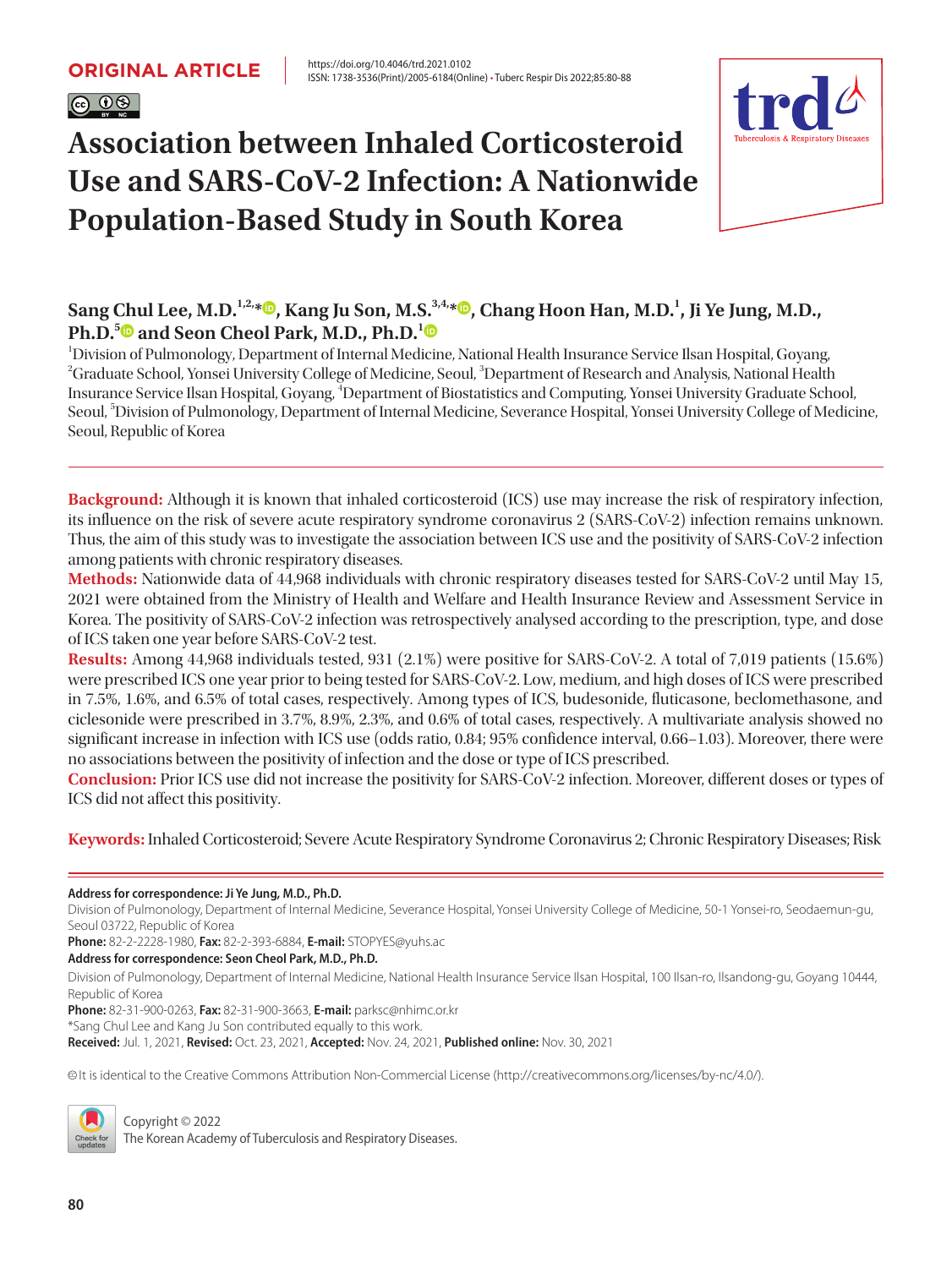## **Introduction**

At the end of December 2019, an unexplained pneumonia emerged in Wuhan, Hubei Province, China. This disease was found to be caused by a novel coronavirus, severe acute respiratory syndrome coronavirus 2 (SARS-CoV-2)<sup>1</sup>. As of December 11, 2021, SARS-CoV-2 has resulted in over 267 million infections and over 5 million deaths worldwide<sup>2</sup>. Patients with mild symptoms such as fever and cough often recover from the SARS-CoV-2 infection. However, some die from severe complications<sup>3</sup>. In patients with SARS-CoV-2, the presence of respiratory disease is associated with poor prognosis. Based on chest computed tomography, 86.2% of hospitalized patients show abnormalities $4,5$ .

Inhaled corticosteroids (ICS) are essential drugs for major respiratory diseases such as asthma and chronic obstructive pulmonary disease (COPD). However, ICS may increase the risk of respiratory infection. A meta-analysis has reported that the use of ICS alone or in combination may increase the risk of pneumonia in COPD patients<sup>6</sup>. Regarding asthma, some studies have reported that ICS use may increase the risk of pneumonia, although this is controversial<sup> $7,8$ </sup>. ICS may also increase the risk of tuberculosis or nontuberculous mycobacterial infection $9,10$ 

ICS are frequently prescribed to patients with respiratory diseases who may be at a high risk for severe SARS-CoV-2 infection. However, the influence of ICS use on the risk of SARS-CoV-2 infection remains unknown. Thus, the purpose of this study was to evaluate the association between ICS use and the positivity of SARS-CoV-2 infection in patients with chronic respiratory diseases.

### **Materials and Methods**

#### **1. Data source**

For a global research collaboration on SARS-CoV-2, the Ministry of Health and Welfare and Health Insurance Review and Assessment Service (HIRA) of Korea shared nationwide data of SARS-CoV-2 with researchers. The HIRA dataset was based on the insurance benefit claim sent to the HIRA. It comprised all cases tested for SARS-CoV-2 in Korea. This dataset includes various health-related information, including sociodemographic characteristics, health care utilization including diagnosis and medications, and survival status.

#### **2. Case definition**

Among a total of 234,427 individuals tested for SARS-CoV-2, 44,968 subjects who had comorbidity of chronic respiratory diseases (asthma, J45-46; COPD, J43-44; bronchiectasis J47; according to the International Classification of Diseases, 10th

revision) in the first year before the test of SARS-CoV-2 were included in this study using HIRA dataset until May 15, 2020. SARS-CoV-2 infection was confirmed by a reverse transcription polymerase chain reaction test for SARS-CoV-2 using nasopharyngeal swab or sputum specimens. Those with negative results were considered as negative controls for SARS-CoV-2 infection.

Exacerbations in previous 1 year before the test of SARS-CoV-2 were classified as moderate, emergency room visit, and hospitalization. Moderate exacerbation was defined as presence of chronic respiratory diseases diagnostic code plus the use of systemic corticosteroid or antibiotics.

Drug adherence was assessed with medication possession ratio (MPR) for asthma medications<sup>11,12</sup>. MPR was calculated as the sum of the day's supply for medication fills divided by the time from first fill in previous 1 year until the test of SARS-CoV-2. MPR ratio was categorized into three adherence groups as follows: low adherence (MPR <50%), medium adherence (MPR 50%–79%), and high adherence (MPR ≥80%).

#### **3. Demographic factors**

Information on sex, age, region of residence, and medical aid were taken at the time of SARS-CoV-2 diagnosis. Data regarding comorbidity and ICS prescription were collected during the first year before the test of SARS-CoV-2. The Charlson Comorbidity Index (CCI) for stratifying the risk of mortality or the resource use of patients based on comorbidities was recorded as previously described<sup>13</sup>. Comorbidities were categorized into heart disease (ischemic heart disease, I20- 25; congestive heart failure, I50), diabetes mellitus (E10-14), hypertension (I10), and cancer (C00-97) according to the International Classification of Diseases, 10th revision.

#### **4. Outcomes**

Among all individuals tested for SARS-CoV-2, the case group included patients with SARS-CoV-2 infection and the control group included patients without SARS-CoV-2 infection. The positivity of SARS-CoV-2 infection was analysed according to the prescription, type, and dose of ICS taken 1 year before the SARS-CoV-2 test. The type of ICS was categorized into budesonide, fluticasone, beclomethasone, and ciclesonide. The dose of ICS was calculated as the average daily consumption. It was categorized into low, medium, and high doses according to the Global Initiative for Asthma (GINA) report $14$ .

#### **5. Statistical analysis**

Descriptive statistics were performed for all variables. Differences between the two groups (case and control) were assessed by chi-squared test for categorical variables. Mul-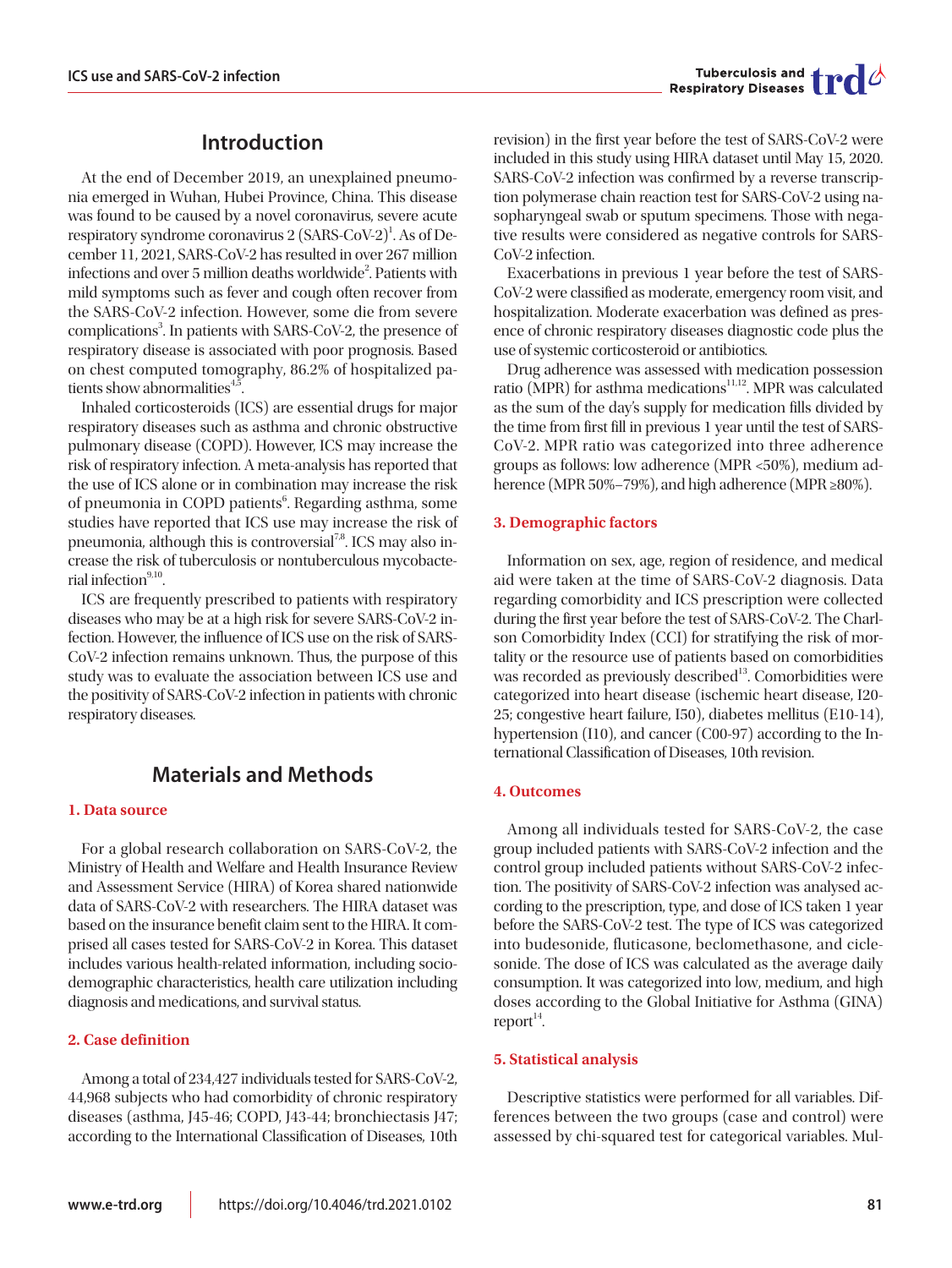### **Table 1. Baseline demographics of individuals tested for SARS-CoV-2**

| <b>Variable</b>             | <b>Total</b><br>$(n=44,968)$ | <b>Positive for SARS-CoV-2</b><br>$(n=931)$ | <b>Negative for SARS-CoV-2</b><br>$(n=44,037)$ | p-value |
|-----------------------------|------------------------------|---------------------------------------------|------------------------------------------------|---------|
| Male sex                    | 22,210 (49.4)                | 355(38.1)                                   | 21,855 (49.6)                                  | < 0.001 |
| Age, yr                     |                              |                                             |                                                | < 0.001 |
| $0 - 19$                    | 5,363(11.9)                  | 62(6.7)                                     | 5,301(12.0)                                    |         |
| $20 - 39$                   | 8,753(19.5)                  | 205(22.0)                                   | 8,548 (19.4)                                   |         |
| $40 - 59$                   | 8,901 (19.8)                 | 269(28.9)                                   | 8,632 (19.6)                                   |         |
| $60 - 79$                   | 14,546 (32.3)                | 298 (32.0)                                  | 14,248 (32.4)                                  |         |
| $\geq 80$                   | 7,405(16.5)                  | 97(10.4)                                    | 7,308(16.6)                                    |         |
| Region of residence         |                              |                                             |                                                | < 0.001 |
| North-western               |                              |                                             |                                                |         |
| Seoul*                      | 13,114 (29.2)                | 72(7.7)                                     | 13,042 (29.6)                                  |         |
| Incheon*                    | 2,341(5.2)                   | 18(1.9)                                     | 2,323(5.3)                                     |         |
| Daejeon*                    | 1,557(3.5)                   | 11(1.2)                                     | 1,546(3.5)                                     |         |
| Gyeonggi <sup>+</sup>       | 9,463(21.0)                  | 72(7.7)                                     | 9,391(21.3)                                    |         |
| Chungcheongbuk <sup>+</sup> | 1,175(2.6)                   | 21(2.3)                                     | 1,154(2.6)                                     |         |
| Chungcheongnam <sup>+</sup> | 2,523(5.6)                   | 46(4.9)                                     | 2,477(5.6)                                     |         |
| North-eastern               |                              |                                             |                                                |         |
| Gangwon <sup>+</sup>        | 1,127(2.5)                   | 21(2.3)                                     | 1,106(2.5)                                     |         |
| South-eastern               |                              |                                             |                                                |         |
| Daegu*                      | 4,370(9.7)                   | 422(45.3)                                   | 3,948(8.9)                                     |         |
| Busan*                      | 2,515(5.6)                   | 15(1.6)                                     | 2,500(5.7)                                     |         |
| Ulsan*                      | 742(1.7)                     | 4(0.4)                                      | 738(1.7)                                       |         |
| Gyeongsangbuk <sup>+</sup>  | 1,626(3.6)                   | 153(16.4)                                   | 1,473(3.3)                                     |         |
| Gyeongsangnam <sup>+</sup>  | 1,585(3.5)                   | 36(3.9)                                     | 1,549(3.5)                                     |         |
| South-western               |                              |                                             |                                                |         |
| Gwangju*                    | 712(1.6)                     | 11(1.2)                                     | 701(1.6)                                       |         |
| Jeollabuk <sup>†</sup>      | 1,082(2.4)                   | 23(2.5)                                     | 1,059(2.4)                                     |         |
| Jeollanam <sup>+</sup>      | 712(1.6)                     | 6(0.6)                                      | 706(1.6)                                       |         |
| Jeju Island <sup>+</sup>    | 324(0.7)                     | 0(0)                                        | 324(0.7)                                       |         |
| Medical-aid beneficiaries   | 3,897(8.7)                   | 82(8.8)                                     | 3,815(8.7)                                     | 0.877   |
| Comorbidities               |                              |                                             |                                                |         |
| Heart disease               | 9,508(21.1)                  | 121(13.0)                                   | 9,387(21.3)                                    | < 0.001 |
| Diabetes mellitus           | 13,371 (29.7)                | 210(22.6)                                   | 13,161 (29.9)                                  | < 0.001 |
| Hypertension                | 18,182 (40.4)                | 294(31.6)                                   | 17,888 (40.6)                                  | < 0.001 |
| Cancer                      | 7,092(15.8)                  | 63(6.8)                                     | 7,029(15.9)                                    | < 0.001 |
| Charlson comorbidity index  |                              |                                             |                                                | < 0.001 |
| $\mathbf{1}$                | 15,084(33.5)                 | 374 (40.2)                                  | 14,710 (33.4)                                  |         |
| $\,2$                       | 7,636(16.9)                  | 182 (19.6)                                  | 7,454 (16.9)                                   |         |
| $\geq\!\!3$                 | 22,248 (49.5)                | 375 (40.3)                                  | 21,873 (49.7)                                  |         |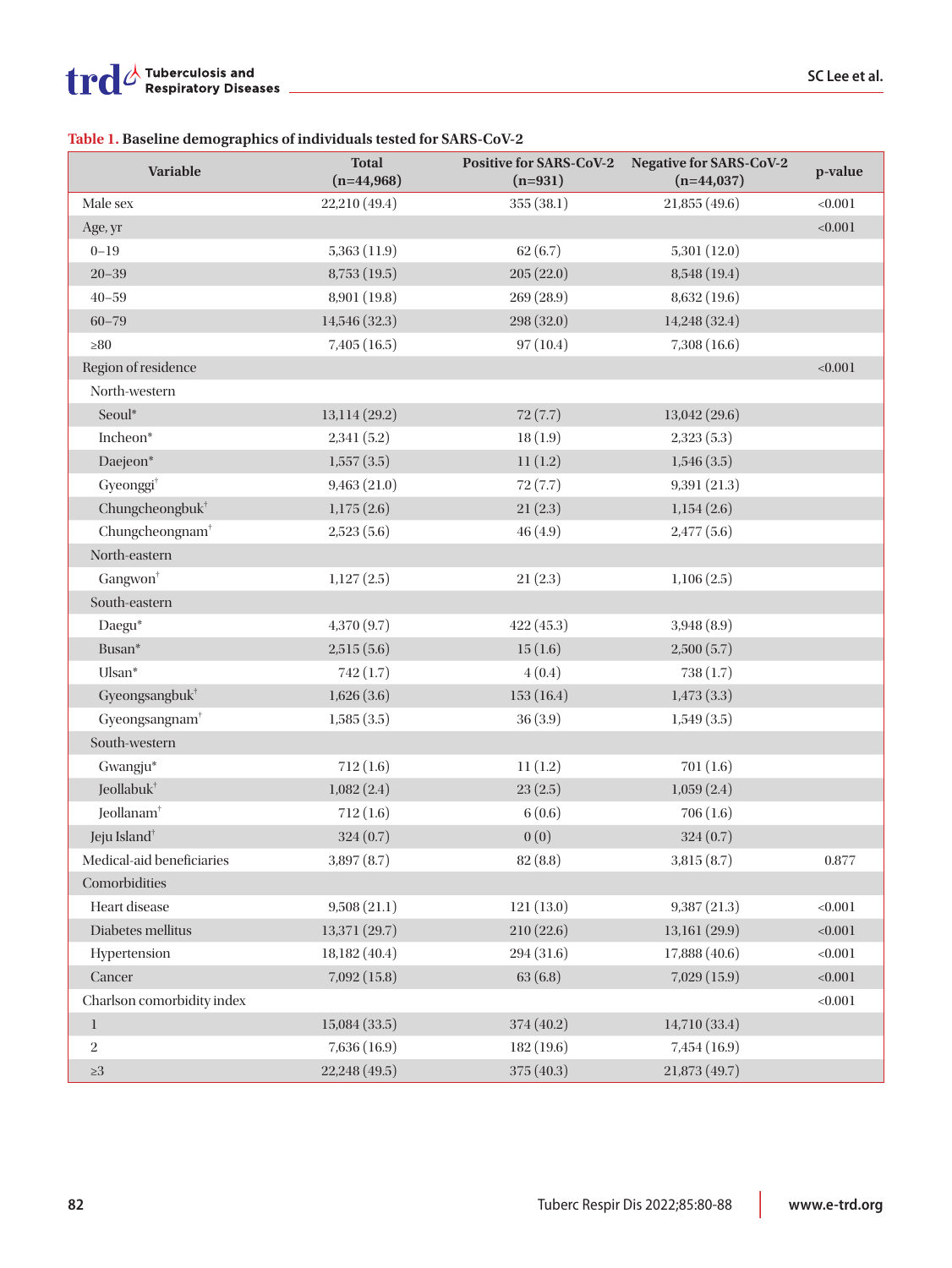#### **Table 1. Continued**

| Variable                         | <b>Total</b><br>$(n=44,968)$ | <b>Positive for SARS-CoV-2</b><br>$(n=931)$ | <b>Negative for SARS-CoV-2</b><br>$(n=44,037)$ | p-value |
|----------------------------------|------------------------------|---------------------------------------------|------------------------------------------------|---------|
| Exacerbations in previous 1 year |                              |                                             |                                                |         |
| Moderate exacerbations           |                              | 0.42(0.82)                                  | 0.51(0.95)                                     | < 0.001 |
| $\theta$                         | 30,695(68.3)                 | 667 (71.6)                                  | 30,028(68.2)                                   | 0.025   |
| $\geq$ 1                         | 14,273(31.7)                 | 264(28.4)                                   | 14,009(31.8)                                   | 0.025   |
| Emergency room visit             |                              | 0.01(0.1)                                   | 0.06(0.41)                                     | < 0.001 |
| $\overline{0}$                   | 42,935(95.5)                 | 922(99)                                     | 42,013(95.4)                                   | < 0.001 |
| $\geq$ 1                         | 2,033(4.5)                   | 9(1)                                        | 2,024(4.6)                                     | < 0.001 |
| Hospitalization                  |                              | 0.06(0.4)                                   | 0.13(0.53)                                     | < 0.001 |
| $\theta$                         | 41,166(91.5)                 | 896 (96.2)                                  | 40,270(91.5)                                   | < 0.001 |
| $\geq$ 1                         | 3,802(8.5)                   | 35(3.8)                                     | 3,767(8.6)                                     | < 0.001 |

Values are presented as number (%).

\*Cities in South Korea. † Provinces in South Korea.

SARS-CoV-2: severe acute respiratory syndrome coronavirus 2.

tiple logistic regression analysis was performed to determine whether ICS was associated with the positivity of SARS-CoV-2 infection. Three models were used to analyze the positivity of infection according to ICS prescription, type, and dose. The positivity of infection is presented as odds ratio (OR) with 95% confidence interval (CI). A p-value <0.05 was considered statistically significant. All statistical analyses were performed with SAS version 9.4 (SAS Institute Inc., Cary, NC, USA).

#### **6. Ethics statement**

This study was approved by the Institutional Review Board of the National Health Insurance Service of Ilsan Hospital. It adhered to the tenets of the Declaration of Helsinki (NHIMC 2020-04-008). Written informed consent was waived as data used were de-identified in the database.

### **Results**

#### **1. Baseline demographics of individuals tested for SARS-CoV-2**

A total of 44,968 individuals were included. Of them, 931 (2.1%) were positive for SARS-CoV-2 (Table 1). A total of 355 (0.7%) males and 576 (1.3%) females were positive for SARS-CoV-2. In terms of age group, individuals aged 60–79 years had a higher proportion (32.3%) of those tested for SARS-CoV-2, followed by individuals aged 40–59 years (19.8%) and 20–39 years (19.5%). When 16 regions (cities and provinces) in South Korea were compared, the South-Eastern region had high rates of SARS-CoV-2 infection. In Seoul, the number of SARS-CoV-2 cases was relatively low considering the large

number of individuals tested. Among the four types of comorbidities, patients with any comorbidity tended to have a lower probability of SARS-CoV-2 infection in univariate analysis. This trend was similar in the analysis according to CCI. The higher the CCI, the lower the probability of SARS-CoV-2 infection. All types of exacerbations in previous 1 year before SARS-CoV-2 test were more frequency observed in those with a negative result for SARS-CoV-2 than those with a positive result for SARS-CoV-2.

#### **2. Patterns of ICS use in the past 1 year**

A total of 7,019 patients (15.6%) were prescribed ICS 1 year prior to being tested for SARS-CoV-2 (Table 2). Low, medium, and high doses of ICS were prescribed for 7.5%, 1.6%, and 6.5% of total cases, respectively. In both groups, low MPR was dominant. Most patients were prescribed with one type of ICS. Budesonide, fluticasone, beclomethasone, and ciclesonide were prescribed for 3.7%, 8.9%, 2.3%, and 0.6% of total cases, respectively.

#### **3. Multivariate analysis for ICS use and positivity of SARS-CoV-2 infection**

A multivariate analysis was performed to assess whether ICS use was associated with SARS-CoV-2 infection (Table 3, Supplementary Table S1). In model 1, individuals who were taking ICS were compared with those who were not taking ICS. The positivity of developing SARS-CoV-2 infection was not associated with the use of ICS (OR, 0.84; 95% CI, 0.68–1.03). There was no association between the positivity of SARS-CoV-2 infection and ICS dose in model 2. When positivity of infection was analyzed according to ICS type, no type of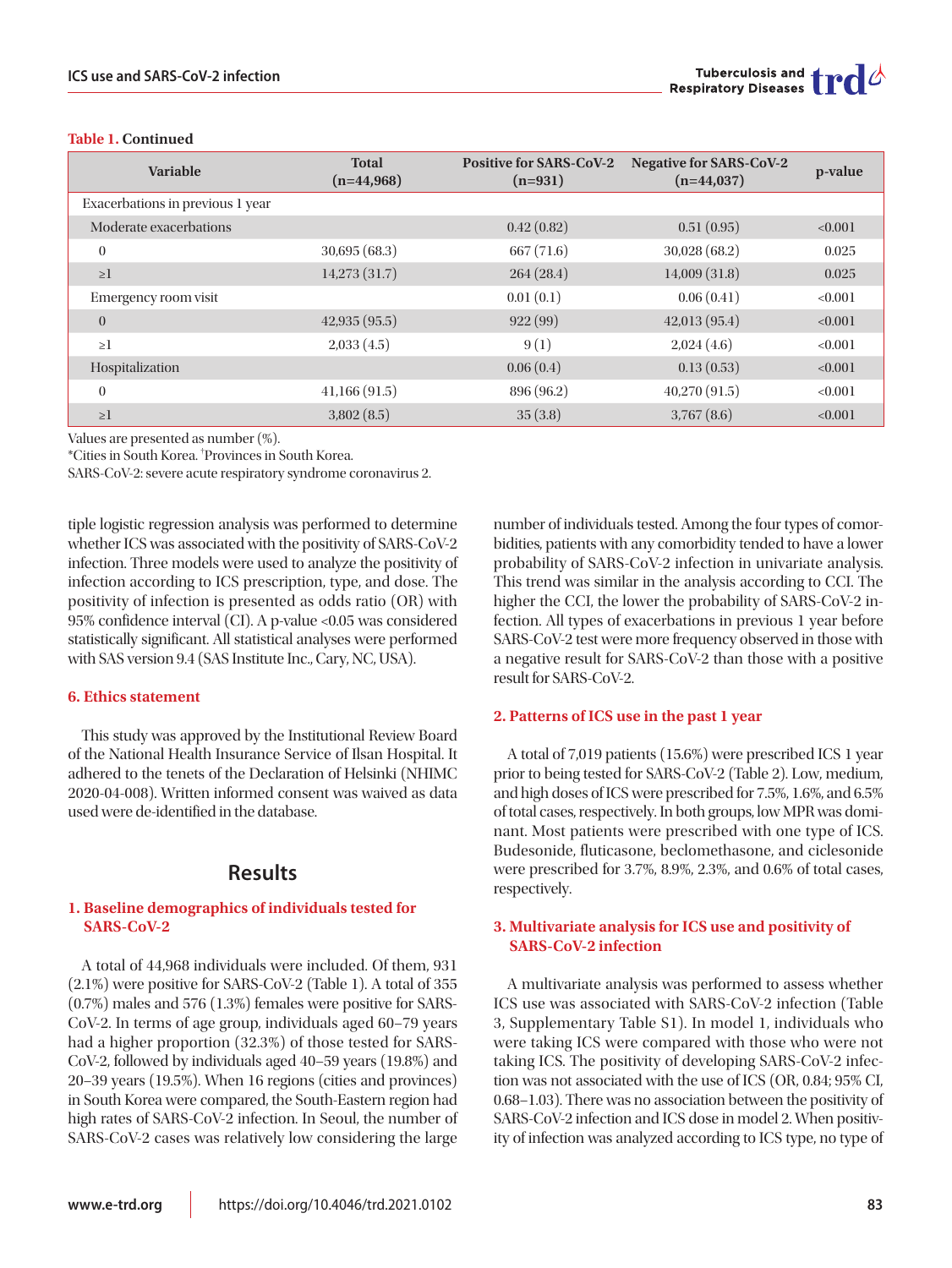**Table 2. Patterns of inhaled corticosteroid use in the past 1 year**

| Variable                    | <b>Total</b><br>$(n=44,968)$ | <b>Positive for SARS-CoV-2</b><br>$(n=931)$ | <b>Negative for SARS-CoV-2</b><br>$(n=44,037)$ | p-value |
|-----------------------------|------------------------------|---------------------------------------------|------------------------------------------------|---------|
| Inhaled corticosteroid used | 7,019(15.6)                  | 114(12.2)                                   | 6,905(15.7)                                    | 0.004   |
| Dose                        |                              |                                             |                                                | < 0.001 |
| Low                         | 3,349 (47.7)                 | 54(47.3)                                    | 3,295(47.7)                                    |         |
| Medium                      | 728 (10.4)                   | 10(8.8)                                     | 718(10.4)                                      |         |
| High                        | 2,942(41.9)                  | 50(43.9)                                    | 2,892(41.9)                                    |         |
| ICS MPR*                    |                              |                                             |                                                | 0.723   |
| Low                         | 6,980 (99.4)                 | 114 (100)                                   | 6,866 (99.4)                                   |         |
| Medium                      | 14(0.2)                      | 0(0)                                        | 14(0.2)                                        |         |
| High                        | 25(0.4)                      | 0(0)                                        | 25(0.4)                                        |         |
| No. of ICS types            |                              |                                             |                                                | 0.491   |
| 1                           | 6,399 (91.2)                 | 106(93)                                     | 6,293(91.1)                                    |         |
| $\geq$ 2                    | 620(8.8)                     | 8(7)                                        | 612(8.9)                                       |         |
| Type                        |                              |                                             |                                                | < 0.001 |
| Budesonide                  | 1,674(23.8)                  | 19(16.7)                                    | 1,655(23.9)                                    |         |
| Fluticasone                 | 4,001(57.0)                  | 76 (66.7)                                   | 3,925(56.9)                                    |         |
| Beclomethasone              | 1,054(15.1)                  | 13(11.4)                                    | 1,041(15.1)                                    |         |
| Ciclesonide                 | 290(4.1)                     | 6(5.2)                                      | 284(4.1)                                       |         |

Values are presented as number (%).

\*MPR ratio was categorized into three adherence groups as follows: low adherence (MPR, <50%), medium adherence (MPR, 50%–79%), and high adherence (MPR, ≥80%).

SARS-CoV-2: severe acute respiratory syndrome coronavirus 2; ICS: inhaled corticosteroid; MPR: medication possession rate.

#### **Table 3. Multivariate analysis for inhaled corticosteroid use and risk of SARS-CoV-2**

| Variable       | Odds ratio*  | 95% Confidence interval | p-value |
|----------------|--------------|-------------------------|---------|
| ICS use        |              |                         |         |
| $\rm No$       | $\mathbf{1}$ |                         |         |
| Yes            | 0.84         | $0.68 - 1.03$           | 0.089   |
| ICS dose       |              |                         |         |
| N <sub>0</sub> | 1            |                         |         |
| Low            | 0.83         | $0.63 - 1.11$           | 0.204   |
| Medium         | 0.75         | $0.39 - 1.42$           | 0.373   |
| High           | 0.87         | $0.64 - 1.17$           | 0.347   |
| ICS type       |              |                         |         |
| N <sub>0</sub> | $\mathbf{1}$ |                         |         |
| Budesonide     | 0.67         | $0.42 - 1.08$           | 0.098   |
| Fluticasone    | 0.86         | $0.67 - 1.09$           | 0.227   |
| Beclomethasone | 0.88         | $0.50 - 1.56$           | 0.679   |
| Ciclesonide    | 1.33         | $0.58 - 3.09$           | 0.503   |

\*Adjusted for sex, age, region of residence, medical-aid beneficiary, respiratory disease, heart disease, diabetes mellitus, hypertension, and Charlson comorbidity index.

SARS-CoV-2: severe acute respiratory syndrome coronavirus 2; ICS: inhaled corticosteroid.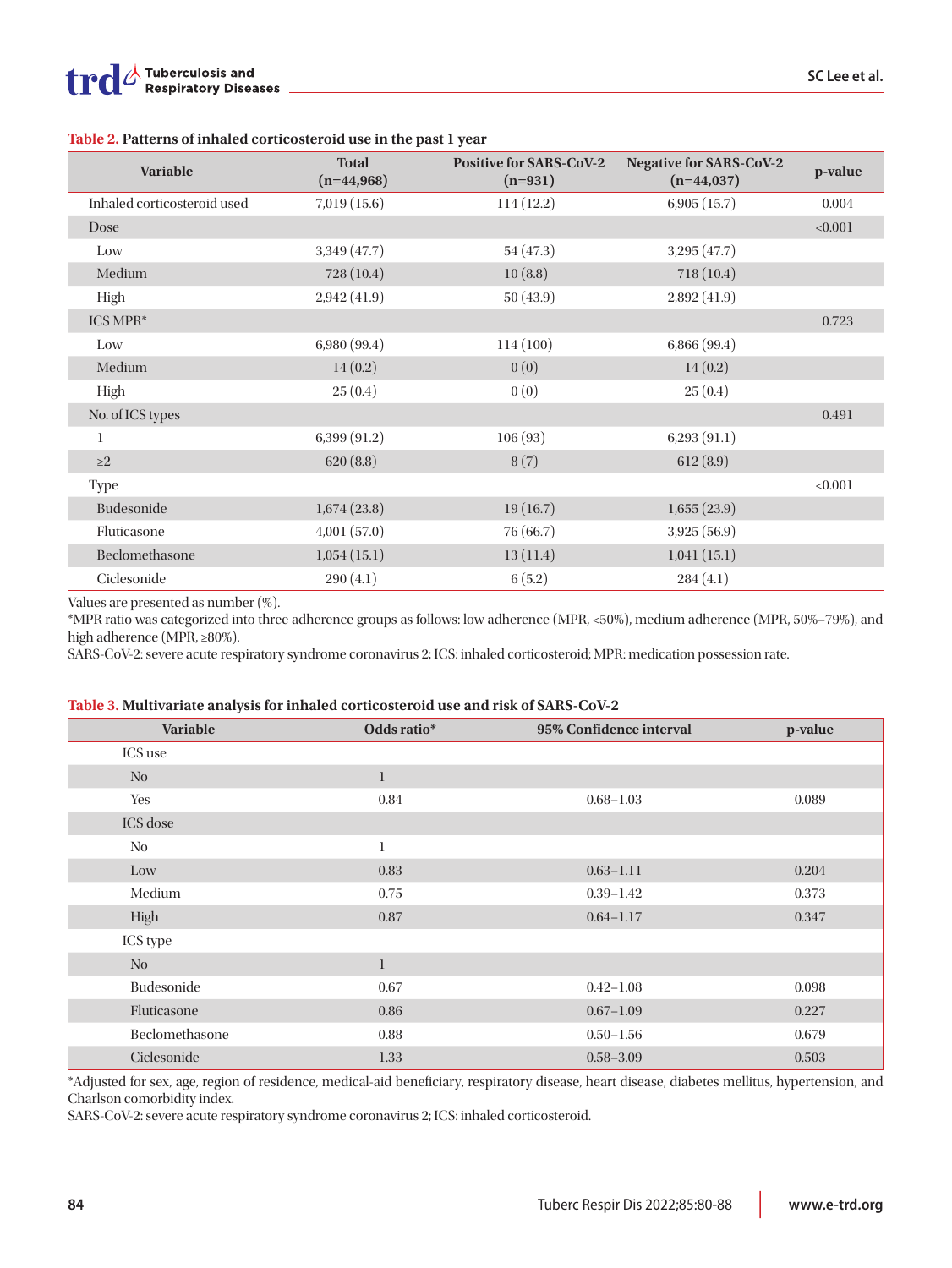ICS was not associated with positivity of SARS-CoV-2 infection in model 3.

#### **4. Comparison between ICS users and non-ICS users among those with positive SARS-CoV-2 infection**

Supplementary Table S2 shows comparison of clinical outcomes between ICS users and non-ICS users among those with positive SARS-CoV-2 infection. Medical cost, the proportion of hospital admission, the proportion of intensive care unit care, and all-cause mortality were not significantly different between the two groups.

### **Discussion**

ICS plays an important role in controlling airway diseases such as asthma and COPD by reducing airway inflammation. However, the increased risk of infection associated with the use of ICS has always been a concern. Although the mechanism has not been fully elucidated, immunosuppressive effects of ICS are speculated to be associated with locally high concentration of ICS in the respiratory tract<sup>15</sup>. ICS is often regarded as being immunosuppressive. Its use is associated with an increased risk of respiratory infection. Thus, many physicians are concerned about an increased risk of SARS-CoV-2 infection in patients awith airway diseases taking ICS. Whether such patients should continue using ICS during the SARS-CoV-2 pandemic is unclear. Our study showed that ICS did not increase the positivity of SARS-CoV-2 infection. Furthermore, positivity of SARS-CoV-2 infection was not associated with the dose or the type of ICS.

Possible immunosuppressive effects of ICS have raised concerns about an increased risk of respiratory infection, including upper respiratory tract infection (URTI), pneumonia, and mycobacterial pulmonary disease. Two meta-analyses have reported that ICS use is associated with a significantly increased risk of URTI in patients with asthma or  $\text{COPD}^{16,17}$ . Only high-dose ICS increased the risk of URTI (OR, 1.19) in patients with COPD, while low-dose (OR, 1.46) and high-dose (OR, 1.20) ICS increased the risk of URTI in patients with asth $ma^{16,17}$ . Singanayagam et al.<sup>18</sup> have reported that ICS can impair innate and acquired antiviral immune responses and lead to delayed virus clearance. They also found previously unrecognized adverse effects such as enhanced mucus production, impaired antimicrobial peptide secretion, and increased pulmonary bacterial load during virus-induced exacerbations, which increased the risk of pneumonia after clearance of viral infection<sup>18</sup>. Several studies and a meta-analysis have demonstrated an increased risk of pneumonia in COPD patients with ICS use, although this increased risk of pneumonia does not lead to a higher mortality<sup>6</sup>. However, ICS use and pneumonia in asthma patients have shown controversial results, which

might be due to the varying age range and comorbidities assessed in different studies<sup>7,8,19</sup>. ICS can also increase the infection risk of both nontuberculous and tuberculous mycobacterial pulmonary diseases<sup>9,10,20</sup>. There is a strong dose-response relationship between mycobacterial infection and cumulative  $ICS$  dose $20$ .

Recently, a similar study was conducted in 928 patients tested for SARS-CoV-2 at National Jewish Health<sup>21</sup>. There was no significant association between ICS use and testing positive for SARS-CoV-2<sup>21</sup>. A meta-analysis has demonstrated that chronic use of ICS does not increase the risk for the development of a fatal course of SARS-CoV- $2^{22}$ . In a large cohort of hospital admissions for SARS-CoV-2, patients aged 50 years and older with ICS use for asthma treatment showed lower mortality than those without underlying respiratory condition<sup>23</sup>. However, patients with COPD had significantly increased mortality compared to those with no underlying respiratory condition regardless of ICS use<sup>23</sup>. Therefore, effects of ICS are expected to be different according to patient factors and types of chronic airway diseases.

Cell entry of coronaviruses depends on binding of viral spike (S) proteins to cellular receptors and S protein priming by host cell proteases. SARS-CoV-2 uses angiotensin converting enzyme 2 (ACE2) for entry and transmembrane protease serine 2 (TMPRSS2) for S protein priming<sup>24,25</sup>. An increased expression in lung cells will increase the susceptibility to SARS-CoV-2 infection or lead to a more severe COVID-19 dis $ease<sup>26</sup>$ .

Peters et al.<sup>26</sup> have analyzed gene expression of ACE2 in sputum cells from 330 participants in the Severe Asthma Research Program-3 and 79 healthy controls. They found that the use of ICS was associated with decreased expression levels of ACE2 and TMPRSS2<sup>26</sup>. However, intramuscular triamcinolone acetonide injection did not lower the expression level of either genes. This discordant result between systemic corticosteroid and inhaled corticosteroid might be related to assessment of sputum cell gene expression at different time points after exposure to corticosteroid<sup>26</sup>. They suggested that the decrease in ACE2 and TMPRSS2 gene expression provided some reassurance that ICS use would not increase the risk of SARS-CoV-2 infection or morbidity, although prospective studies are needed to confirm this assumption. Moreover, the mechanism by which ICS can reduce the expression of ACE2 and TMPRSS2 needs to be investigated further.

Types of ICS were not associated with positivity of SARS-CoV-2. Iwabuchi et al. have reported cases of SARS-CoV-2 pneumonia successfully treated with ciclesonide inhalation<sup>27</sup>. However, it was unclear that whether these patients would have improved spontaneously because there was no control group in their study. Nevertheless, several reports have provided evidence for the beneficial effect of ICS on virus infections<sup>28</sup>. Matsuyama et al.<sup>29</sup> have shown that ICS ciclesonide can block coronavirus RNA replication by targeting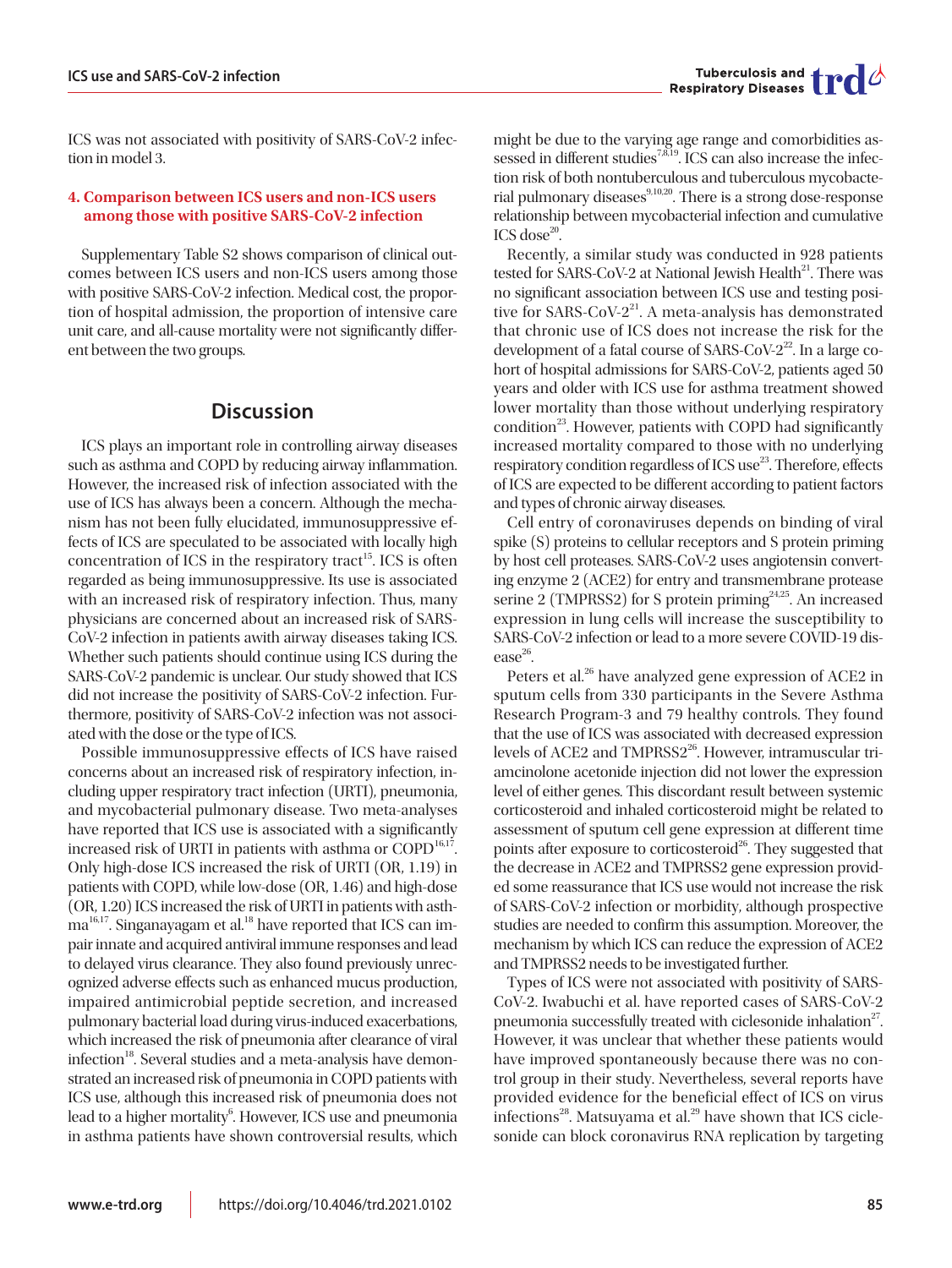viral NSP15. Moreover, glycopyrronium, formoterol, and a combination of glycopyrronium, formoterol, and budesonide can inhibit human coronaviruses-229E replication partly by inhibiting receptor expression and/or endosomal function, suggesting that these drugs may modulate infection-induced inflammation in the airway<sup>30</sup>.

Previous studies have reported that fluticasone use is associated with a higher risk of pneumonia than budesonide due to its greater and more protracted immunosuppressive effects locally in airways and lungs<sup>17,20</sup>. Local pharmacokinetic profiles (e.g., rate and extent of airway/pulmonary absorption) of ICS are strongly associated with intrinsic physicochemical properties of corticosteroids such as lipophilicity, aqueous solubility, and airway epithelial permeability $31$ . However, ICS did not increase the positivity of SARS-CoV-2 infection in this study regardless the type of ICS. Differences in pharmacokinetics and immune modulatory effects of different types of ICS warrant further studies to investigate the relationship between different types of ICS and the positivity of SARS-CoV-2 infection.

This report provides further evidence on the relationship between the use of ICS and positivity of SARS-CoV-2 infection in a large population-based study including different types of ICS. However, this study has several limitations. The severity of primary respiratory diseases for which ICS were prescribed was not categorized. The role of ICS is different between asthma and COPD. ICS is an essential maintenance treatment in asthma while it is an add-on treatment in COPD with frequent exacerbations. Therefore, not just ICS, but also the severity of chronic respiratory disease might have affected the degree of positivity for SARS-CoV-2 infection. Secondly, previous use of systemic corticosteroid was not included in the analysis. Systemic corticosteroids are more potent immune modulators than ICS. Therefore, their effects on positivity for SARS-CoV-2 infection are also important. Thirdly, the positivity of infection based on different types of ICS could not be fully evaluated because different numbers of each ICS were prescribed. Lastly, this study included people who were suspected of or at a high risk of SARS-CoV-2 infection. Therefore, asymptomatic infected persons might have been missed. Moreover, data analyzed were from the administrative claims database until the middle of the pandemic period. Thus, this study could not represent the whole population who were suspected of having SARS-CoV-2, at a high risk of infection, and confirmed with SARS-CoV-2 infection in Korea.

In conclusion, prior use of ICS within one year did not increase the positivity for SARS-CoV-2 infection in Korea. Furthermore, different doses or types of ICS did not affect the the positivity of SARS-CoV-2 infection. The current guidelines recommend no changes to the treatment or management of chronic respiratory conditions including asthma and COPD and suggest continuing the use of ICS even during the CO-VID-19 pandemic. Further epidemiologic studies with a large

population are warranted to clarify the association between ICS use and the risk of SARS-CoV-2 infection as well as its mechanisms.

## **Authors' Contributions**

Conceptualization: Lee SC, Park SC, Jung JY. Methodology: Lee SC. Data curation: Son KJ. Writing - original draft preparation: Park SC, Jung JY. Writing - review and editing: Han CS, Park SC, Jung JY. Approval of final manuscript: all authors.

## **Conflicts of Interest**

No potential conflict of interest relevant to this article was reported.

# **Acknowledgments**

The authors appreciate the contribution of healthcare professionals dedicated to treating SARS-CoV-2 patients in Korea and the Ministry of Health and Welfare and the Health Insurance Review & Assessment Service of Korea for sharing invaluable national health insurance claims data in a prompt manner.

# **Funding**

This work was supported by a grant (No. 2019R1F1A1 061841) of the National Research Foundation of Korea (NRF) funded by the Korea government (Ministry of Science and ICT).

# **Supplementary Material**

Supplementary material can be found in the journal homepage (http://www.e-trd.org).

Supplementary Table S1. Multivariate analysis for positivity of SARS-CoV-2.

Supplementary Table S2. Comparison between ICU users and non-ICS users among those with positive SARS-CoV-2 infection.

### **References**

1. Zhu N, Zhang D, Wang W, Li X, Yang B, Song J, et al. A Novel Coronavirus from Patients with Pneumonia in China, 2019. N Engl J Med 2020;382:727-33.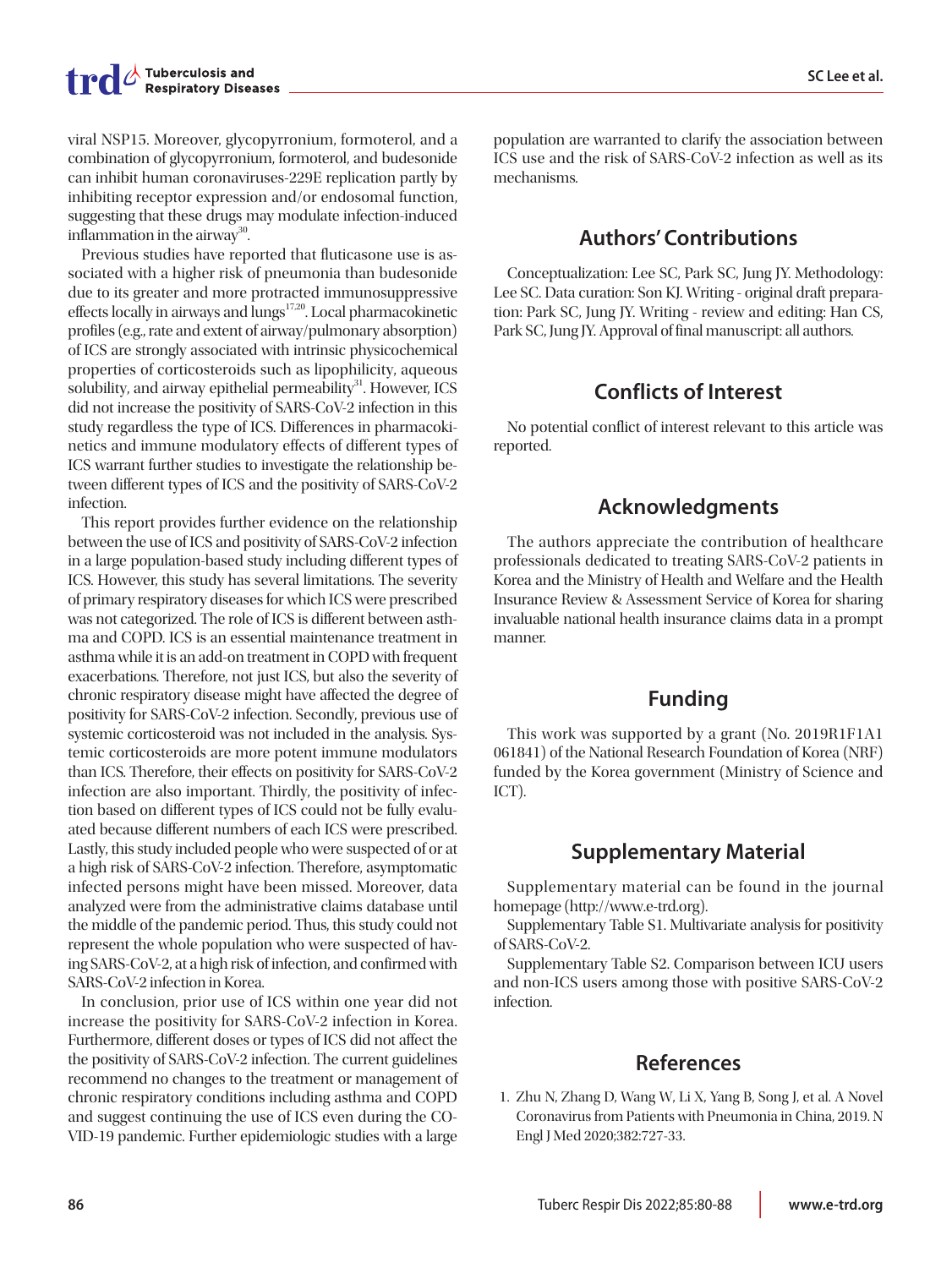- 2. World Health Organization. Coronavirus disease (CO-VID-2019) situation reports. Geneva: World Health Organization; 2020.
- 3. Chen N, Zhou M, Dong X, Qu J, Gong F, Han Y, et al. Epidemiological and clinical characteristics of 99 cases of 2019 novel coronavirus pneumonia in Wuhan, China: a descriptive study. Lancet 2020;395:507-13.
- 4. Guan WJ, Ni ZY, Hu Y, Liang WH, Ou CQ, He JX, et al. Clinical characteristics of coronavirus disease 2019 in China. N Engl J Med 2020;382:1708-20.
- 5. Yang J, Zheng Y, Gou X, Pu K, Chen Z, Guo Q, et al. Prevalence of comorbidities and its effects in patients infected with SARS-CoV-2: a systematic review and meta-analysis. Int J Infect Dis 2020;94:91-5.
- 6. Kew KM, Seniukovich A. Inhaled steroids and risk of pneumonia for chronic obstructive pulmonary disease. Cochrane Database Syst Rev 2014;(3):CD010115.
- 7. McKeever T, Harrison TW, Hubbard R, Shaw D. Inhaled corticosteroids and the risk of pneumonia in people with asthma: a case-control study. Chest 2013;144:1788-94.
- 8. Kim MH, Rhee CK, Shim JS, Park SY, Yoo KH, Kim BY, et al. Inhaled corticosteroids in asthma and the risk of pneumonia. Allergy Asthma Immunol Res 2019;11:795-805.
- 9. Lee CH, Kim K, Hyun MK, Jang EJ, Lee NR, Yim JJ. Use of inhaled corticosteroids and the risk of tuberculosis. Thorax 2013;68:1105-13.
- 10. Andrejak C, Nielsen R, Thomsen VO, Duhaut P, Sorensen HT, Thomsen RW. Chronic respiratory disease, inhaled corticosteroids and risk of non-tuberculous mycobacteriosis. Thorax 2013;68:256-62.
- 11. Lam WY, Fresco P. Medication adherence measures: an overview. Biomed Res Int 2015;2015:217047.
- 12. Engelkes M, Janssens HM, de Jongste JC, Sturkenboom MC, Verhamme KM. Medication adherence and the risk of severe asthma exacerbations: a systematic review. Eur Respir J 2015;45:396-407.
- 13. Charlson ME, Pompei P, Ales KL, MacKenzie CR. A new method of classifying prognostic comorbidity in longitudinal studies: development and validation. J Chronic Dis 1987;40:373-83.
- 14. Global Initiative for Asthma. Global strategy for asthma management and prevention. Fontana: Global Initiative for Asthma; 2020.
- 15. Suissa S, McGhan R, Niewoehner D, Make B. Inhaled corticosteroids in chronic obstructive pulmonary disease. Proc Am Thorac Soc 2007;4:535-42.
- 16. Yang M, Chen H, Zhang Y, Du Y, Xu Y, Jiang P, et al. Long-term use of inhaled corticosteroids and risk of upper respiratory tract infection in chronic obstructive pulmonary disease: a meta-analysis. Inhal Toxicol 2017;29:219-26.
- 17. Yang M, Zhang Y, Chen H, Lin J, Zeng J, Xu Z. Inhaled corticosteroids and risk of upper respiratory tract infection in patients with asthma: a meta-analysis. Infection 2019;47:377-85.
- 18. Singanayagam A, Glanville N, Girkin JL, Ching YM, Marcellini A, Porter JD, et al. Corticosteroid suppression of antiviral immunity increases bacterial loads and mucus production in COPD exacerbations. Nat Commun 2018;9:2229.
- 19. O'Byrne PM, Pedersen S, Carlsson LG, Radner F, Thoren A, Peterson S, et al. Risks of pneumonia in patients with asthma taking inhaled corticosteroids. Am J Respir Crit Care Med 2011;183:589-95.
- 20. Brode SK, Campitelli MA, Kwong JC, Lu H, Marchand-Austin A, Gershon AS, et al. The risk of mycobacterial infections associated with inhaled corticosteroid use. Eur Respir J 2017;50: 1700037.
- 21. Liao SY, Petrache I, Fingerlin TE, Maier LA. Association of inhaled and systemic corticosteroid use with Coronavirus Disease 2019 (COVID-19) test positivity in patients with chronic pulmonary diseases. Respir Med 2021;176:106275.
- 22. Kow CS, Hasan SS. Preadmission use of inhaled corticosteroids and risk of fatal or severe COVID-19: a meta-analysis. J Asthma 2021 Feb 8 [Epub]. https://doi.org/10.1080/02770903. 2021.1878531.
- 23. Bloom CI, Drake TM, Docherty AB, Lipworth BJ, Johnston SL, Nguyen-Van-Tam JS, et al. Risk of adverse outcomes in patients with underlying respiratory conditions admitted to hospital with COVID-19: a national, multicentre prospective cohort study using the ISARIC WHO Clinical Characterisation Protocol UK. Lancet Respir Med 2021;9:699-711.
- 24. Yan R, Zhang Y, Li Y, Xia L, Guo Y, Zhou Q. Structural basis for the recognition of SARS-CoV-2 by full-length human ACE2. Science 2020;367:1444-8.
- 25. Hoffmann M, Kleine-Weber H, Schroeder S, Kruger N, Herrler T, Erichsen S, et al. SARS-CoV-2 cell entry depends on ACE2 and TMPRSS2 and is blocked by a clinically proven protease inhibitor. Cell 2020;181:271-80.
- 26. Peters MC, Sajuthi S, Deford P, Christenson S, Rios CL, Montgomery MT, et al. COVID-19-related genes in sputum cells in asthma: relationship to demographic features and corticosteroids. Am J Respir Crit Care Med 2020;202:83-90.
- 27. Iwabuchi K, Yoshie K, Kurakami Y, Takahashi K, Kato Y, Morishima T. Therapeutic potential of ciclesonide inahalation for COVID-19 pneumonia: report of three cases. J Infect Chemother 2020;26:625-32.
- 28. Halpin DM, Faner R, Sibila O, Badia JR, Agusti A. Do chronic respiratory diseases or their treatment affect the risk of SARS-CoV-2 infection? Lancet Respir Med 2020;8:436-8.
- 29. Matsuyama S, Kawase M, Nao N, Shirato K, Ujike M, Kamitani W, et al. The inhaled corticosteroid ciclesonide blocks coronavirus RNA replication by targeting viral NSP15. Preprint at https://doi.org/10.1101/2020.03.11.987016 (2020).
- 30. Yamaya M, Nishimura H, Deng X, Sugawara M, Watanabe O, Nomura K, et al. Inhibitory effects of glycopyrronium, formoterol, and budesonide on coronavirus HCoV-229E replication and cytokine production by primary cultures of human nasal and tracheal epithelial cells. Respir Investig